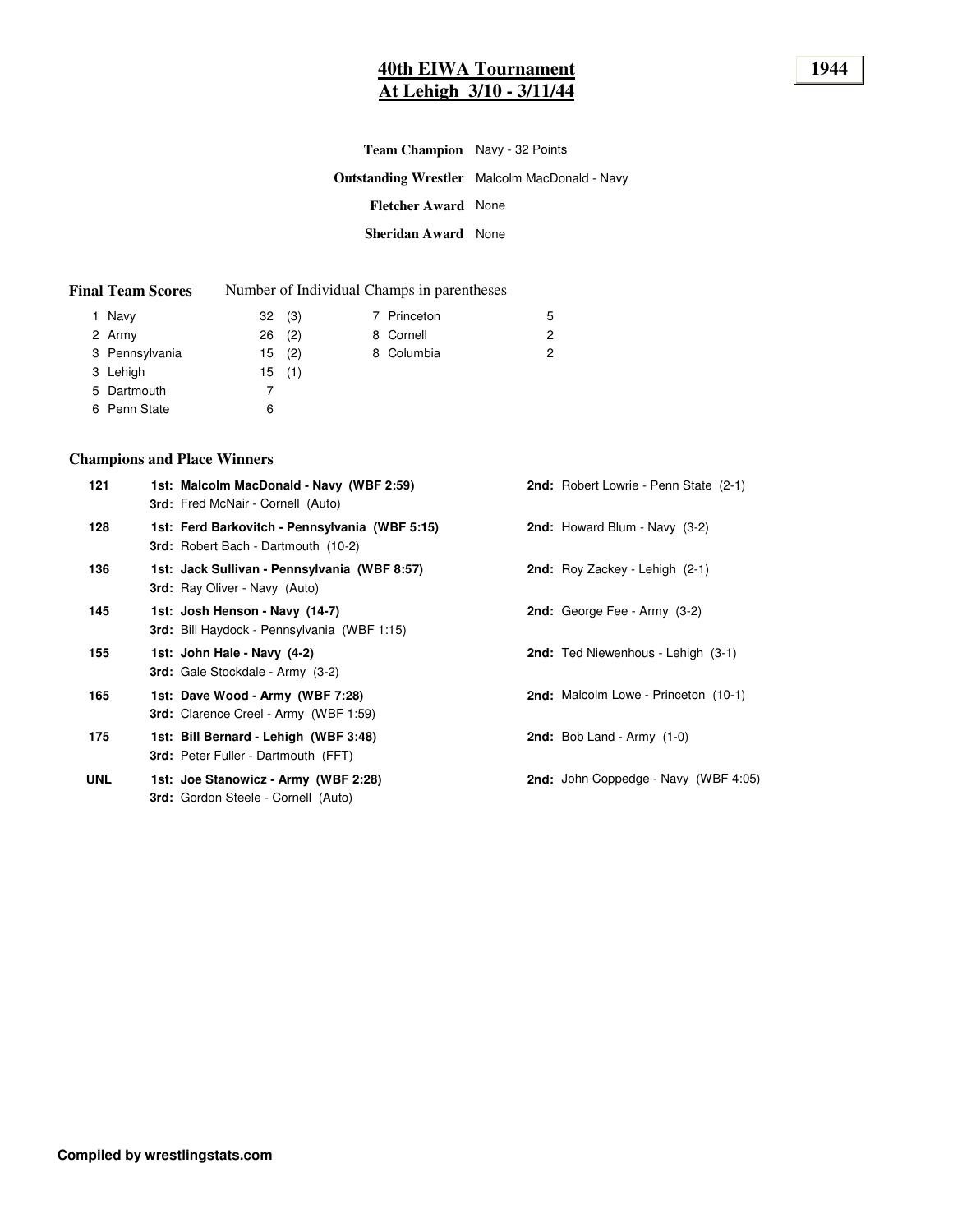# **3/10/1944 and 3/11/1944 at Lehigh 1944 EIWA Championship Page 1 of 8**

#### **121 Weight Class**

| Robert Lowrie, Penn State  |                                                                   |                             |                                    |  |
|----------------------------|-------------------------------------------------------------------|-----------------------------|------------------------------------|--|
| Bye                        | Robert Lowrie                                                     |                             |                                    |  |
|                            |                                                                   | Robert Lowrie 6-3           |                                    |  |
| Julian Kennedy, Lehigh     | Julian Kennedy                                                    |                             |                                    |  |
| Bye                        |                                                                   |                             |                                    |  |
| Malcolm MacDonald, Navy    |                                                                   |                             | Malcolm MacDonald Fall 2:58        |  |
| Bye                        | <b>Malcolm MacDonald</b>                                          |                             |                                    |  |
|                            |                                                                   | Malcolm MacDonald Fall 1:50 |                                    |  |
| Neilson Beard, Dartmouth   | Neilson Beard                                                     |                             |                                    |  |
| Bye                        |                                                                   |                             |                                    |  |
| Fred Rankin, Army          |                                                                   |                             | <b>Malcolm MacDonald Fall 2:59</b> |  |
| Bye                        | <b>Fred Rankin</b>                                                |                             |                                    |  |
|                            |                                                                   | Fred Rankin 5-0             |                                    |  |
| James Calvey, Pennsylvania | James Calvey                                                      |                             |                                    |  |
| Bye                        |                                                                   |                             |                                    |  |
| Bye                        |                                                                   |                             | Fred McNair 4-0                    |  |
| Bye                        |                                                                   |                             |                                    |  |
|                            |                                                                   | <b>Fred McNair</b>          |                                    |  |
| Bye                        | <b>Fred McNair</b>                                                |                             |                                    |  |
| Fred McNair, Cornell       |                                                                   |                             |                                    |  |
|                            |                                                                   | <b>Consolation Bouts</b>    |                                    |  |
|                            |                                                                   |                             |                                    |  |
| <b>Second Place</b>        |                                                                   |                             |                                    |  |
| <b>WRB</b> Second          | Robert Lowrie, Penn State defeated Neilson Beard, Dartmouth - 8-0 |                             |                                    |  |
| <b>Final Second</b>        | Robert Lowrie, Penn State defeated Fred McNair, Cornell - 2-1     |                             |                                    |  |

## **Third Place**

Final Third **Fred McNair, Cornell automatic**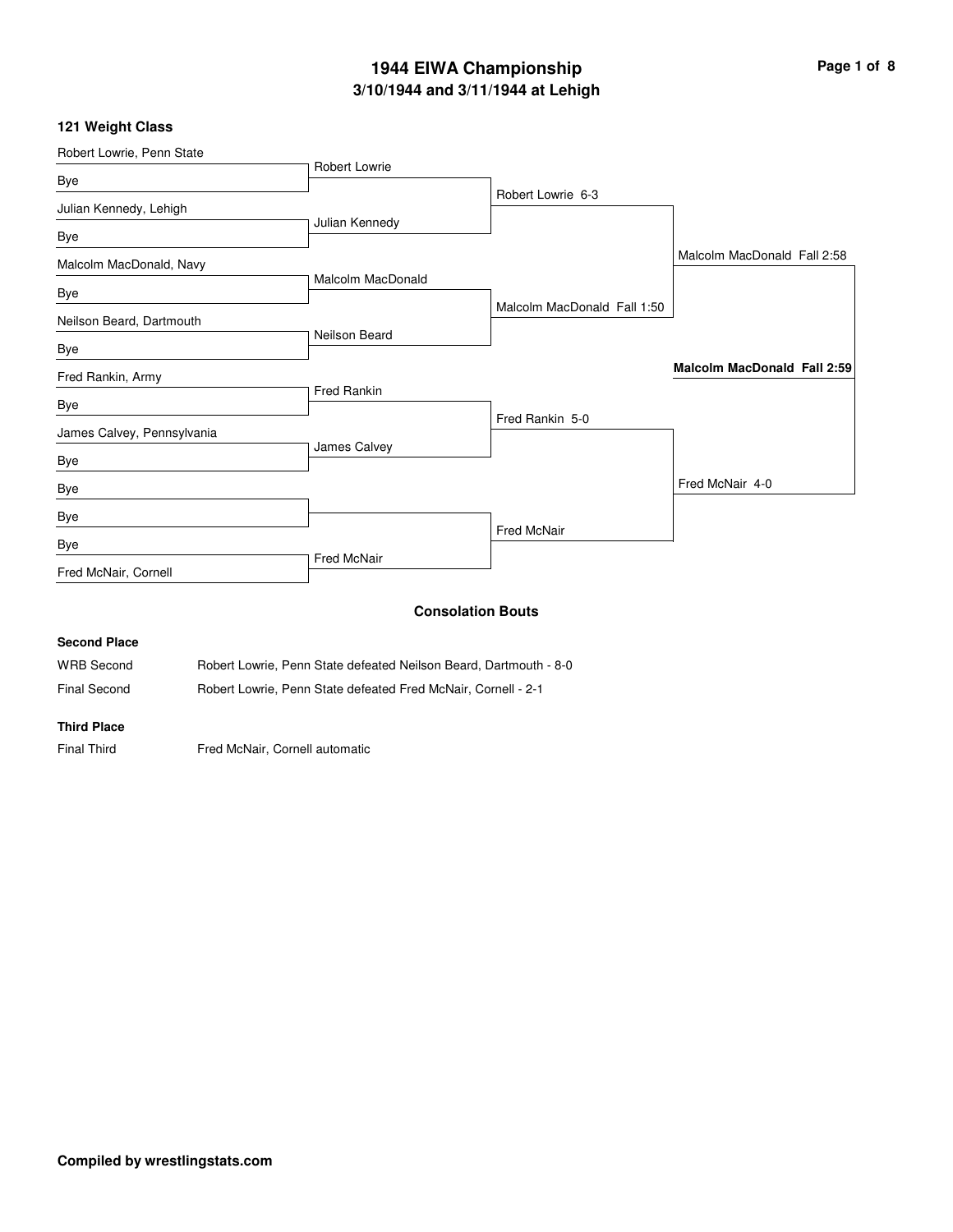# **3/10/1944 and 3/11/1944 at Lehigh 1944 EIWA Championship Page 2 of 8**

## **128 Weight Class**

| Ferd Barkovitch, Pennsylvania |                    |                          |                           |
|-------------------------------|--------------------|--------------------------|---------------------------|
| Bye                           | Ferd Barkovitch    |                          |                           |
| Bob Gerhard, Cornell          |                    | Ferd Barkovitch 8-6      |                           |
| Bye                           | <b>Bob Gerhard</b> |                          |                           |
| Robert Bach, Dartmouth        |                    |                          | Ferd Barkovitch 6-5       |
| Bye                           | Robert Bach        |                          |                           |
| Virgil Givens, Army           |                    | Robert Bach DFT          |                           |
| Bye                           | Virgil Givens      |                          |                           |
| Howard Blum, Navy             |                    |                          | Ferd Barkovitch Fall 5:15 |
| Bye                           | <b>Howard Blum</b> |                          |                           |
| Dick Forshay, Lehigh          |                    | Howard Blum Fall 0:42    |                           |
| Bye                           | Dick Forshay       |                          |                           |
| Bye                           |                    |                          | Howard Blum 12-5          |
| Bye                           |                    |                          |                           |
| Bye                           |                    | Ray Shibley              |                           |
| Ray Shibley, Penn State       | Ray Shibley        |                          |                           |
|                               |                    | <b>Consolation Bouts</b> |                           |

#### **Second Place**

| <b>WRB Second</b> | Robert Bach, Dartmouth defeated Bob Gerhard, Cornell - 5-3 |
|-------------------|------------------------------------------------------------|
| Final Second      | Howard Blum, Navy defeated Robert Bach, Dartmouth - 3-2    |

## **Third Place**

| <b>WRB Third</b>   | Ray Shibley, Penn State defeated Dick Forshay, Lehigh - 7-6    |
|--------------------|----------------------------------------------------------------|
| <b>Final Third</b> | Robert Bach, Dartmouth defeated Ray Shibley, Penn State - 10-2 |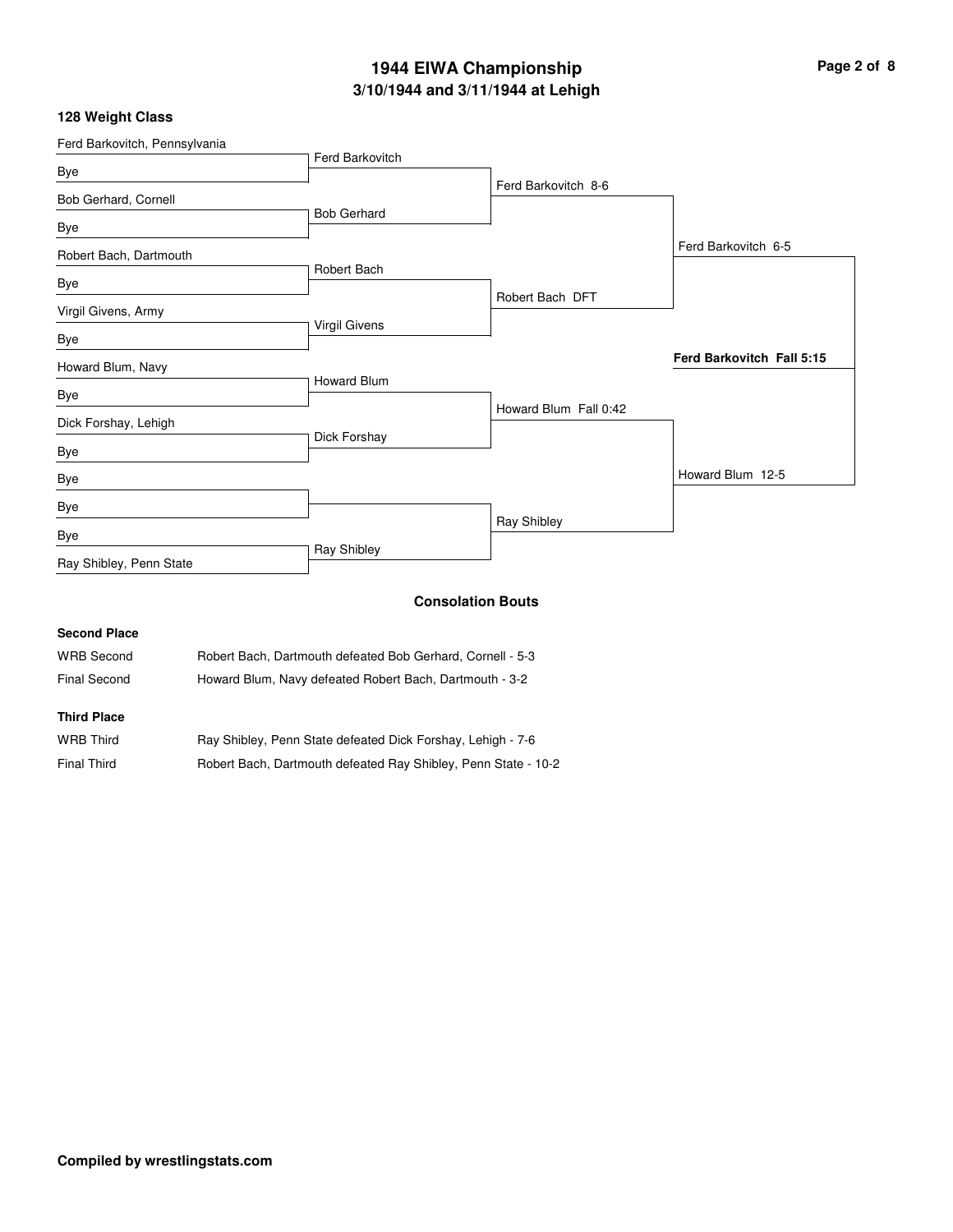# **3/10/1944 and 3/11/1944 at Lehigh 1944 EIWA Championship Page 3 of 8**

## **136 Weight Class**

| Roy Zackey Fall 6:41     |
|--------------------------|
|                          |
|                          |
| Jack Sullivan 2-0 OT     |
|                          |
| Jack Sullivan 7-0        |
|                          |
|                          |
| Jack Sullivan Fall 8:57  |
|                          |
| Ray Oliver 8-3           |
|                          |
|                          |
| Ray Oliver 5-0           |
|                          |
| Pat Harrington Fall 8:32 |
|                          |
|                          |
|                          |
| <b>Consolation Bouts</b> |
|                          |

#### **Second Place**

| <b>WRB Second</b>   | Roy Zackey, Lehigh defeated Ben Cameron, Army - 8-2 |
|---------------------|-----------------------------------------------------|
| <b>Final Second</b> | Roy Zackey, Lehigh defeated Ray Oliver, Navy - 2-1  |

#### **Third Place**

Final Third **Ray Oliver, Navy automatic**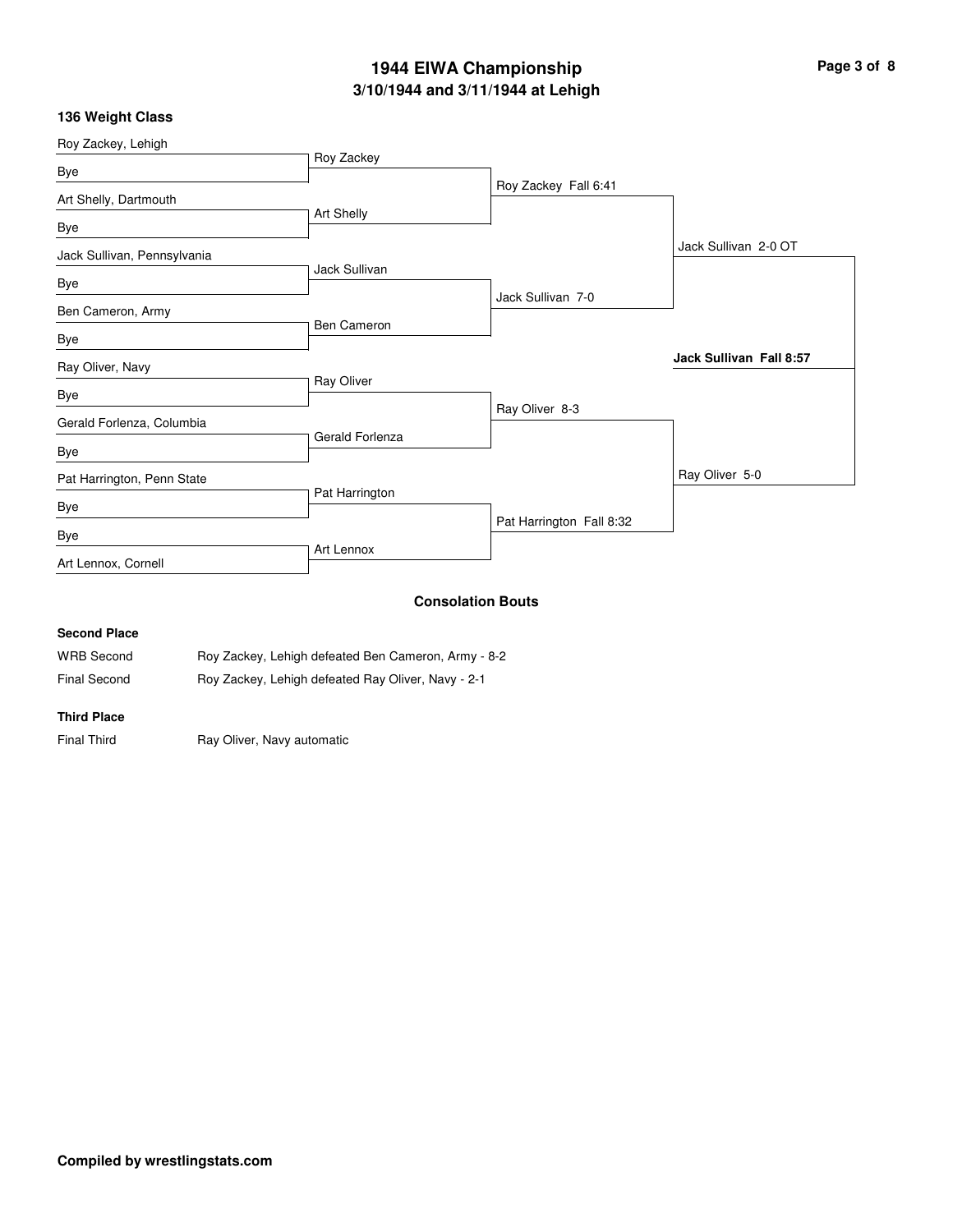# **3/10/1944 and 3/11/1944 at Lehigh 1944 EIWA Championship Page 4 of 8**

|  |  |  | 145 Weight Class |  |  |
|--|--|--|------------------|--|--|
|--|--|--|------------------|--|--|

| Aubrey McIlvane, Penn State |                      |                           |                      |
|-----------------------------|----------------------|---------------------------|----------------------|
| Bye                         | Aubrey McIlvane      |                           |                      |
| Fred Oremus, Columbia       |                      | Aubrey McIlvane Fall 2:39 |                      |
| Bye                         | Fred Oremus          |                           |                      |
| George Fee, Army            |                      |                           | George Fee Fall 6:50 |
| Bud Lindholm, Lehigh        | George Fee Fall 2:45 |                           |                      |
| Knowlton Rice, Cornell      |                      | George Fee Fall 4:53      |                      |
| Bye                         | <b>Knowlton Rice</b> |                           |                      |
| Bill Haydock, Pennsylvania  |                      |                           | Josh Henson 14-7     |
| Bye                         | <b>Bill Haydock</b>  |                           |                      |
| Al Valentine, Princeton     |                      | Bill Haydock 13-4         |                      |
| Bye                         | Al Valentine         |                           |                      |
| Josh Henson, Navy           |                      |                           | Josh Henson 14-5     |
| Bye                         | Josh Henson          |                           |                      |
| Bye                         |                      | Josh Henson 8-0           |                      |
| Peter Larson, Dartmouth     | Peter Larson         |                           |                      |
|                             |                      | <b>Consolation Bouts</b>  |                      |

| <b>Second Place</b> |                                                                       |
|---------------------|-----------------------------------------------------------------------|
| <b>WRB Second</b>   | Bill Haydock, Pennsylvania defeated Peter Larson, Dartmouth - 12-3    |
| <b>Final Second</b> | George Fee, Army defeated Bill Haydock, Pennsylvania - 3-2            |
| <b>Third Place</b>  |                                                                       |
| <b>WRB Third</b>    | Bud Lindholm, Lehigh defeated Knowlton Rice, Cornell                  |
| <b>WRB Third</b>    | Aubrey McIlvane, Penn State defeated Bud Lindholm, Lehigh - Fall 7:02 |

| Final Third |  |  |  | Bill Haydock, Pennsylvania defeated Aubrey McIlvane, Penn State - Fall 1:15 |
|-------------|--|--|--|-----------------------------------------------------------------------------|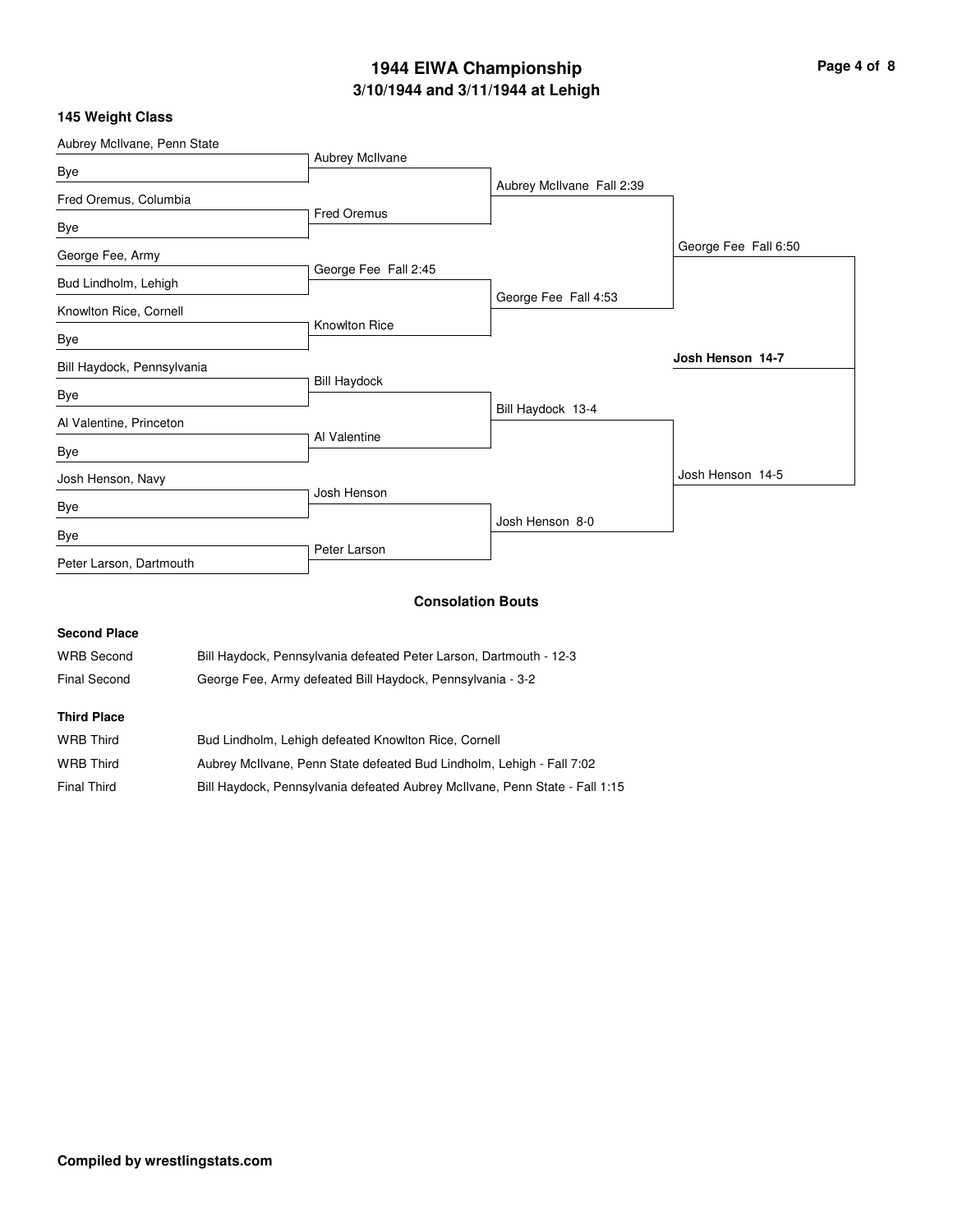# **3/10/1944 and 3/11/1944 at Lehigh 1944 EIWA Championship Page 5 of 8**

## **155 Weight Class**

| <b>Ted Niewenhous</b> |                                                                                                                              |                     |
|-----------------------|------------------------------------------------------------------------------------------------------------------------------|---------------------|
|                       | Ted Niewenhous 9-2                                                                                                           |                     |
|                       |                                                                                                                              |                     |
|                       |                                                                                                                              |                     |
|                       |                                                                                                                              | Ted Niewenhous 15-5 |
|                       |                                                                                                                              |                     |
|                       | Ralph Tyler 15-4                                                                                                             |                     |
|                       |                                                                                                                              |                     |
|                       |                                                                                                                              |                     |
|                       |                                                                                                                              | John Hale 4-2       |
|                       |                                                                                                                              |                     |
|                       | Wilfred LaRock 4-0                                                                                                           |                     |
|                       |                                                                                                                              |                     |
|                       |                                                                                                                              |                     |
|                       |                                                                                                                              | John Hale 2-0       |
|                       |                                                                                                                              |                     |
|                       | John Hale Fall 2:14                                                                                                          |                     |
|                       |                                                                                                                              |                     |
|                       |                                                                                                                              |                     |
|                       |                                                                                                                              |                     |
|                       | Gale Stockdale<br>Ralph Tyler 15-5<br>Hugh Douglas<br><b>Wilfred LaRock</b><br>Charles Lipner<br>John Hale<br>Alvin Reickert | .                   |

#### **Consolation Bouts**

| <b>Second Place</b> |                                                                 |
|---------------------|-----------------------------------------------------------------|
| <b>WRB Second</b>   | Wilfred LaRock, Cornell defeated Alvin Reickert, Columbia - 4-0 |
| Final Second        | Ted Niewenhous, Lehigh defeated Wilfred LaRock, Cornell - 3-1   |
| <b>Third Place</b>  |                                                                 |
| <b>WRB Third</b>    | Gale Stockdale, Army defeated Ralph Tyler, Dartmouth - 6-1      |

| <b>Final Third</b> | Gale Stockdale, Army defeated Wilfred LaRock, Cornell - 3-2 |  |  |  |
|--------------------|-------------------------------------------------------------|--|--|--|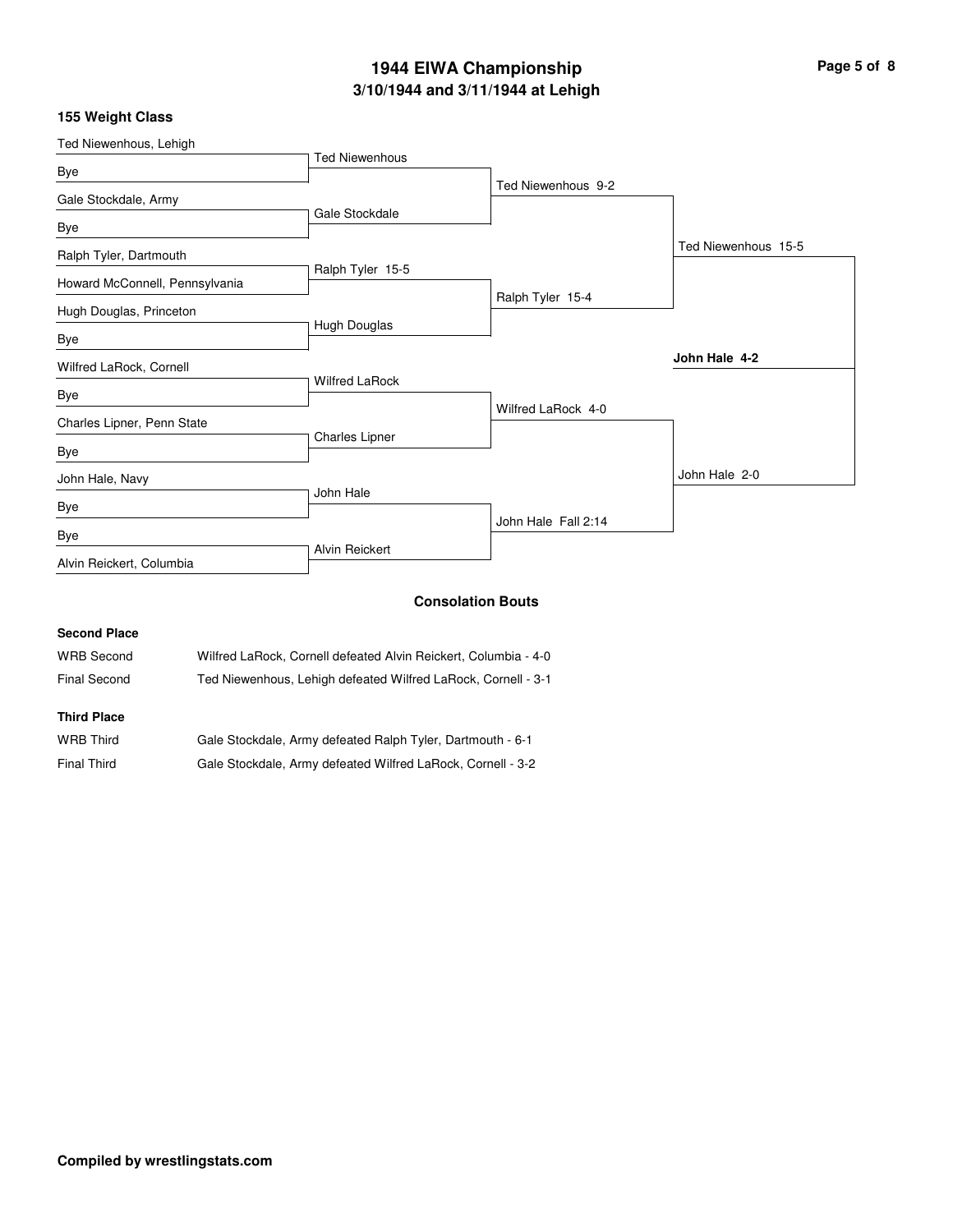# **3/10/1944 and 3/11/1944 at Lehigh 1944 EIWA Championship Page 6 of 8**

|  |  | 165 Weight Class |  |  |
|--|--|------------------|--|--|
|--|--|------------------|--|--|

| Clarence Creel, Navy      |                       |                          |                        |
|---------------------------|-----------------------|--------------------------|------------------------|
| Bye                       | <b>Clarence Creel</b> |                          |                        |
| John Donahue, Lehigh      |                       | Clarence Creel 8-1       |                        |
| Bye                       | John Donahue          |                          |                        |
| Malcolm Lowe, Princeton   |                       |                          | Malcolm Lowe Fall 5:49 |
| Bye                       | Malcolm Lowe          |                          |                        |
| Fred Gelb, Dartmouth      |                       | Malcolm Lowe Fall 2:02   |                        |
| Bye                       | <b>Fred Gelb</b>      |                          |                        |
| Dave Wood, Army           |                       |                          | Dave Wood Fall 7:28    |
| Bye                       | Dave Wood             |                          |                        |
| Donald Holmes, Penn State |                       | Dave Wood Fall 0:46      |                        |
| Bye                       | Donald Holmes         |                          |                        |
| Art Caplan, Pennsylvania  |                       |                          | Dave Wood Fall 1:50    |
| Bye                       | Art Caplan            |                          |                        |
| Bye                       |                       | Art Caplan Fall 7:00     |                        |
| Rodney Stieff, Cornell    | Rodney Stieff         |                          |                        |
|                           |                       | <b>Consolation Bouts</b> |                        |

#### **Consolation Bouts**

| <b>Second Place</b> |                                                                   |
|---------------------|-------------------------------------------------------------------|
| WRB Second          | Art Caplan, Pennsylvania defeated Donald Holmes, Penn State - 7-2 |
| Final Second        | Malcolm Lowe, Princeton defeated Art Caplan, Pennsylvania - 10-1  |
| <b>Third Place</b>  |                                                                   |
| $MDBB = 1.14$       |                                                                   |

| WRB Third          | Clarence Creel, Navy defeated Fred Gelb, Dartmouth - Fall 4:30     |
|--------------------|--------------------------------------------------------------------|
| <b>Final Third</b> | Clarence Creel, Navy defeated Art Caplan, Pennsylvania - Fall 1:59 |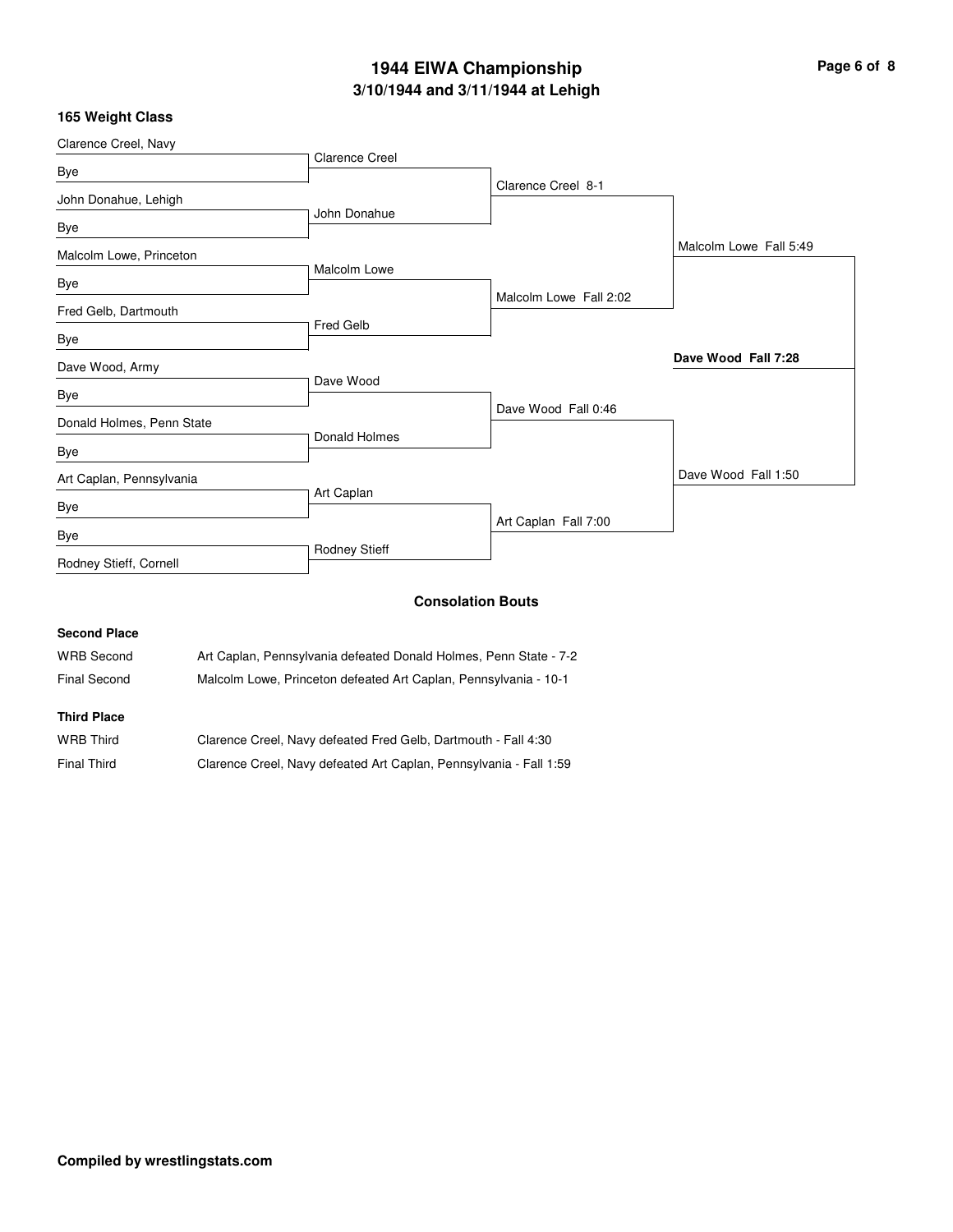# **3/10/1944 and 3/11/1944 at Lehigh 1944 EIWA Championship Page 7 of 8**

## **175 Weight Class**

| Peter Fuller, Dartmouth    |                     |                         |                               |
|----------------------------|---------------------|-------------------------|-------------------------------|
| Bye                        | Peter Fuller        |                         |                               |
|                            |                     | Peter Fuller Fall 2:45  |                               |
| Charles Guy, Navy          |                     |                         |                               |
| Bye                        | Charles Guy         |                         |                               |
| Bob Land, Army             |                     |                         | Bob Land 9-8 OT               |
|                            | <b>Bob Land</b>     |                         |                               |
| Bye                        |                     | Bob Land Fall 3:38      |                               |
| F. Alner, Cornell          |                     |                         |                               |
| Bye                        | F. Alner            |                         |                               |
| Bill Bernard, Lehigh       |                     |                         | <b>Bill Bernard Fall 3:48</b> |
|                            | <b>Bill Bernard</b> |                         |                               |
| Bye                        |                     | Bill Bernard Fall 4:42  |                               |
| Bob Matthews, Pennsylvania |                     |                         |                               |
| Bye                        | <b>Bob Matthews</b> |                         |                               |
| Everett Roach, Columbia    |                     |                         | Bill Bernard 1-0              |
|                            | Everett Roach       |                         |                               |
| Bye                        |                     | Everett Roach Fall 2:35 |                               |
| Bye                        |                     |                         |                               |
| Chuck Hall, Penn State     | Chuck Hall          |                         |                               |
|                            |                     |                         |                               |

## **Consolation Bouts**

#### **Second Place**

| <b>WRB Second</b>  | Everett Roach, Columbia defeated Bob Matthews, Pennsylvania - Fall 0:53 |
|--------------------|-------------------------------------------------------------------------|
| Final Second       | Bob Land, Army defeated Everett Roach, Columbia - 1-0                   |
| <b>Third Place</b> |                                                                         |

| <b>WRB Third</b> | Peter Fuller, Dartmouth defeated F. Alner, Cornell             |
|------------------|----------------------------------------------------------------|
| Final Third      | Peter Fuller, Dartmouth defeated Everett Roach, Columbia - FFT |